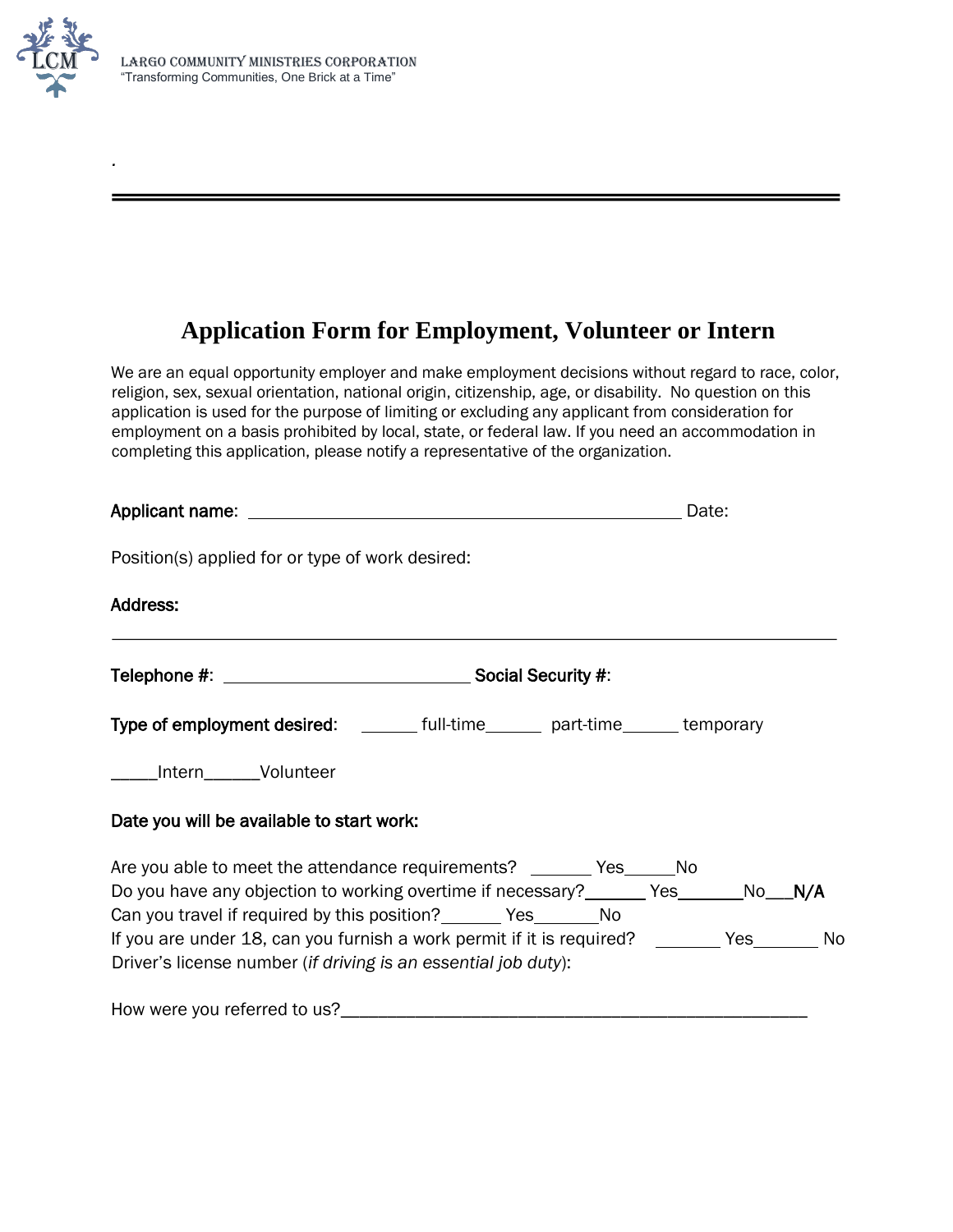

## **Employment History**

Please provide all employment information for your past three employers starting with the most recent.

| Summary of duties: |  |  |
|--------------------|--|--|
|                    |  |  |
|                    |  |  |
|                    |  |  |
|                    |  |  |
|                    |  |  |
|                    |  |  |
|                    |  |  |
|                    |  |  |
|                    |  |  |
|                    |  |  |
|                    |  |  |
|                    |  |  |
| Summary of duties: |  |  |
|                    |  |  |
|                    |  |  |
|                    |  |  |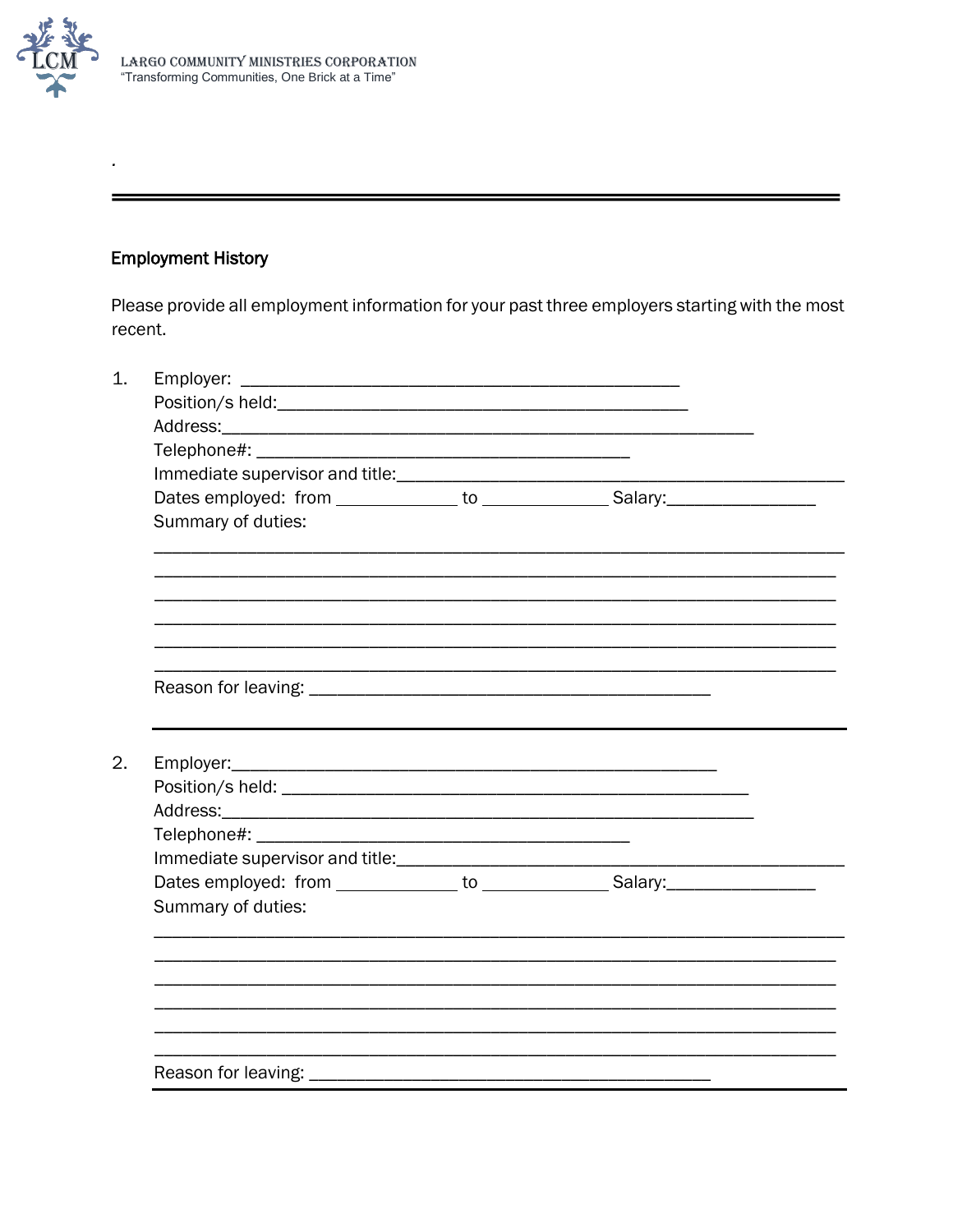

| Summary of duties: |  |
|--------------------|--|
|                    |  |
|                    |  |
|                    |  |
|                    |  |
|                    |  |
|                    |  |

**Other Skills and Qualifications:** 

## References

List 3 references, including their names, telephone numbers, and years known (do not include relatives or employers):

| ┚      |  |  |
|--------|--|--|
| ◠      |  |  |
|        |  |  |
| ີ<br>w |  |  |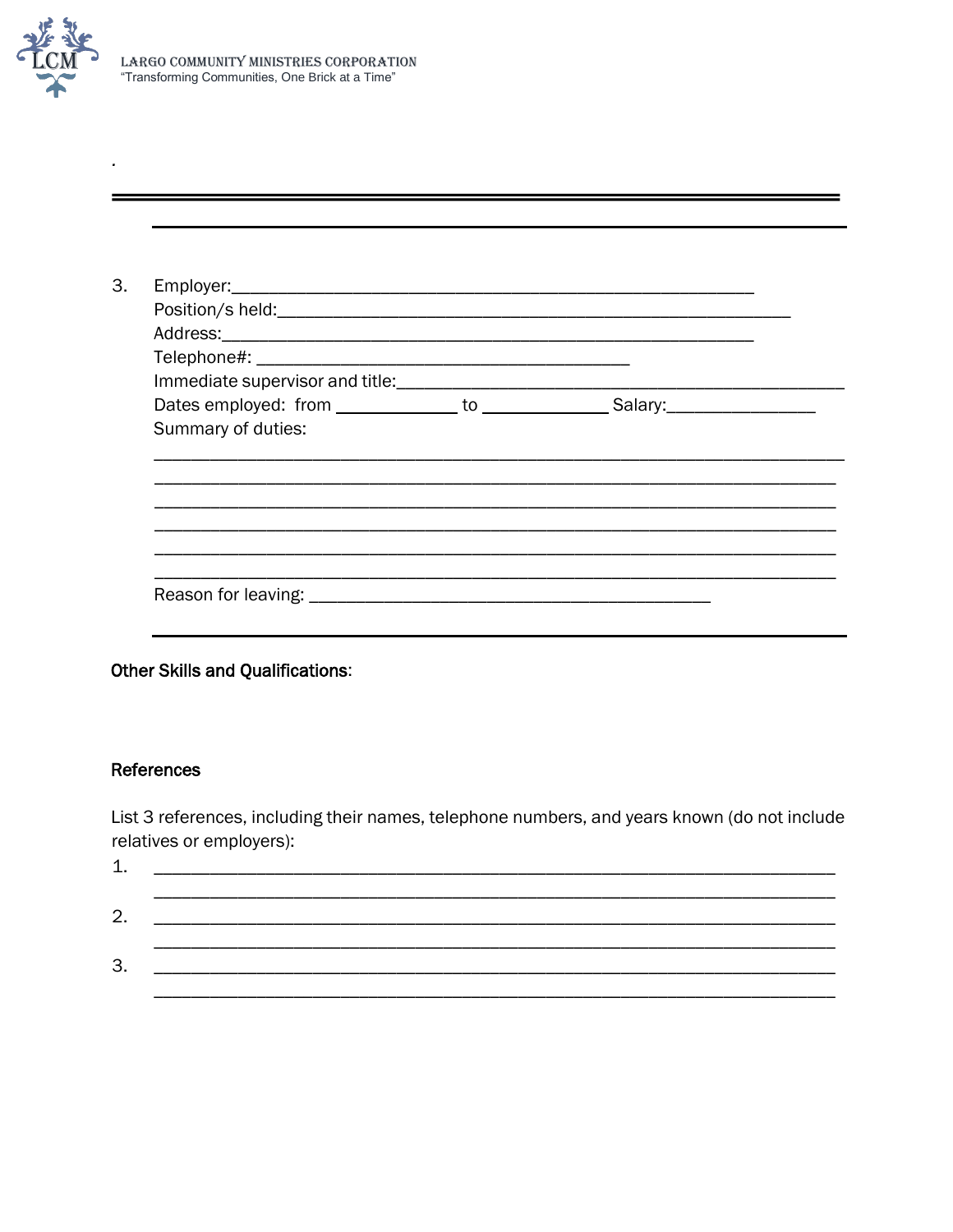

*.*

Summarize any job-related training, skills, computer knowledge, licenses, certificates, and any other information you believe is relevant to your qualifications for this job:

| TYPE OF SCHOOL          | <b>NAME OF SCHOOL</b> | MAJOR & DEGREE or<br><b>COMPLETED</b> | <b>YEARS</b> |
|-------------------------|-----------------------|---------------------------------------|--------------|
|                         |                       |                                       |              |
| High School             |                       |                                       |              |
|                         |                       |                                       |              |
| College                 |                       |                                       |              |
|                         |                       |                                       |              |
| Bus. or Trade<br>School |                       |                                       |              |
|                         |                       |                                       |              |
| Professional<br>School  |                       |                                       |              |
|                         |                       |                                       |              |

Educational History